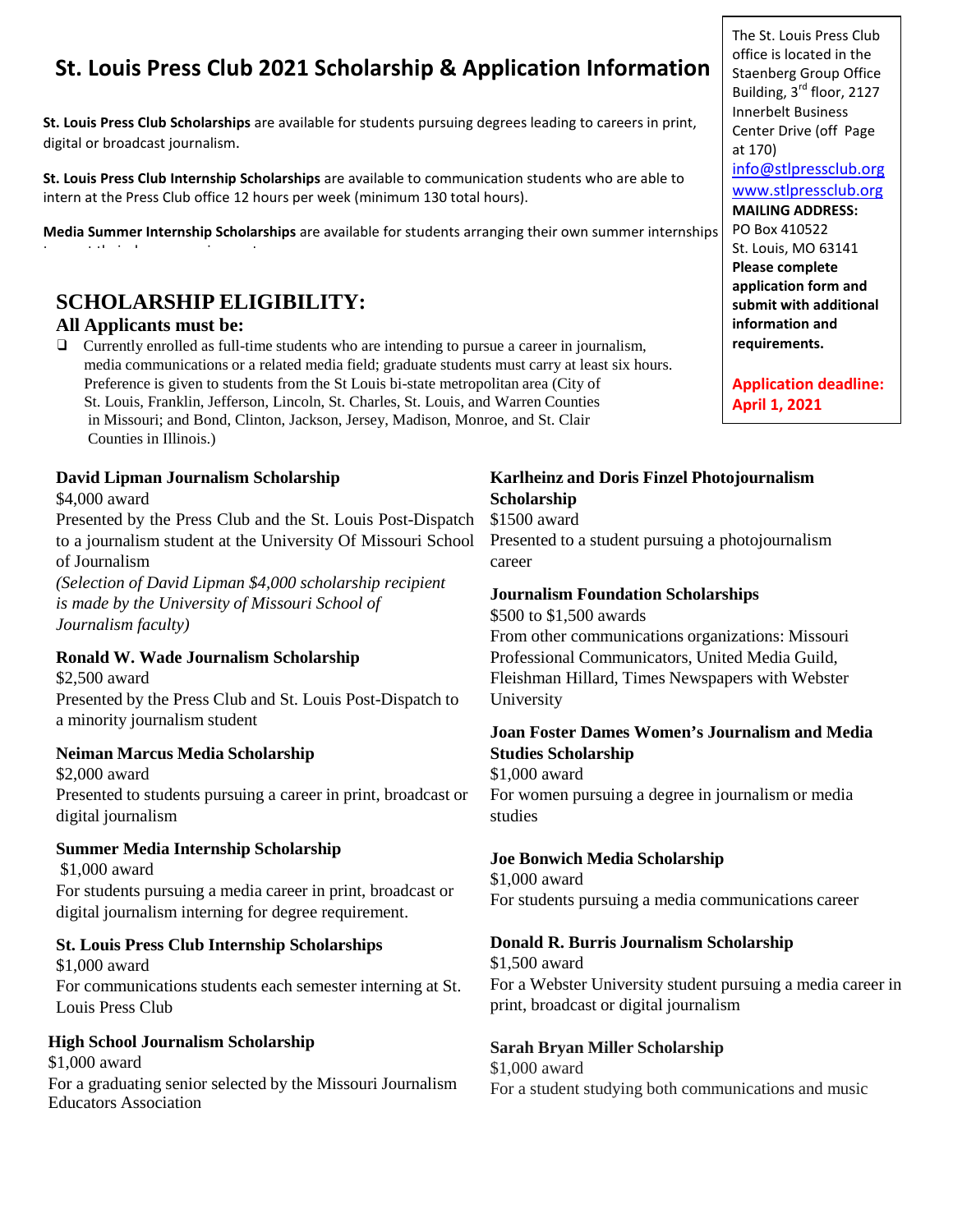## **PROCEDURE AND REQUIREMENTS:**

### **All applicants must:**

- **1. Complete the application form** page 3 of this document.
- **2. Write a statement** of 300 to 500 words explaining why you are applying for this scholarship. If seeking an internship scholarship, describe your expectations for that internship and where, if known, you'll be I interning. Include your plan for completing your education, your long-term career goals, your college activities, the number of hours you have completed in media related classes, and, your financial need circumstances, if any.
- **3. Submit your best work sample** (e.g., news or magazine article, ad, brochure, video, DVD, class paper on communications topic, photographs).
- **4**. Have a communications or media related professor submit a **letter of recommendation**.
- **5**. Your **college transcript** of classes and grades. (**your copy is acceptable**)

#### **Return your completed application by Thursday, April 1, 2021.**

**Submit to: St. Louis Press Club If Mailed: P.O. Box 410522, Creve Coeur, MO 63141 If Emailed: [info@stlpressclub.org](mailto:info@stlpressclub.org) If delivered, call first (314-449-8029 or 314-640-6760) and bring to Press Club office, Third Floor (350) of 2127 Innerbelt Business Center Drive, St. Louis, MO 63114**

### **SELECTION PROCESS**

A panel of judges from the St. Louis Press Club will select the scholarship recipients based on:

- ◆ Quality/focus of essay and quality of work samples
- ◆ Letter of recommendation from communications professor
- ◆ Academic excellence and financial need
- ◆ If applying for Press Club internship, an interview with the executive director
- ◆ **Students will be notified of scholarship decisions by May 1, 2021**

# **FOLLOW UP**

- ◆ Upon selection, submit a recent photo of yourself, head and shoulders, to be distributed with a news release. Also, a list of newspapers/publications to which you would like such a release sent.
- ◆ Journalism Foundation scholarship winners: You will need to have your university confirm your fall enrollment prior to receiving your scholarship.
- ◆ Summer Media Internship Scholarship winners: Upon completion of your internship, send to the Press Club a one-page summary of your internship experience and your internship supervisor must complete and return the Student Internship Evaluation form that will be provided by the Press Club.